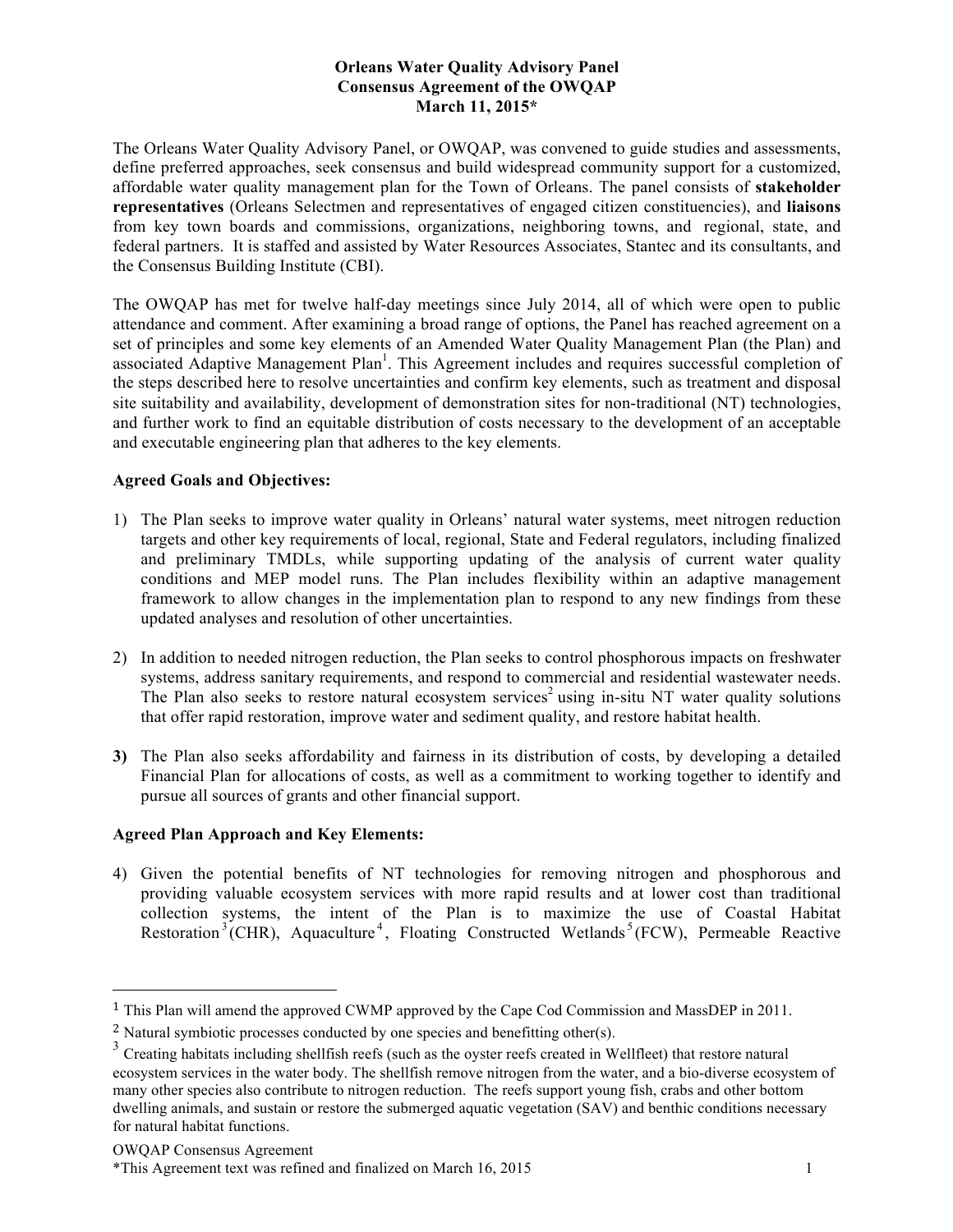#### **Orleans Water Quality Advisory Panel Consensus Agreement of the OWQAP March 11, 2015\***

Barriers<sup>6</sup> (PRBs) and other approaches (e.g., inlet management) as strategies for meeting water quality goals. While there are risks and much to learn about these technologies, the *Conceptual Approach to Meet Orleans Water Quality Goals Map* estimates technologies and sizes within each watershed that could reasonably be implemented to help meet TMDLs and water quality needs. If fully successful, this could include realizing up to two-thirds of the Town's nitrogen reduction using NT technologies. A first phase of work to further evaluate the effectiveness, costs, risks, and opportunities for these NTs will be to select, design, and implement a series of demonstration projects. The findings from demonstration projects will be used to determine locations and areal extents of NT solutions, as well as their expected costs and contributions to nitrogen and phosphorous removal goals.

- 5) The Plan reduces the sewered footprint (area of town and number of properties to be sewered) to a minimum by maximizing the use of the non-traditional technologies referenced above. The Conceptual Approach delineates two footprints within Orleans for implementation of sewers. These areas include 1)  $\sim$ 280 parcels encompassing Downtown Orleans ( $\sim$ 100,000 GPD), to be treated at a new treatment plant located at the Tri-Town site and disposed at one of several prospective sites nearby (potentially also using a reclaimed water system), and 2)  $\sim$ 360 parcels within the Meetinghouse Pond sub-watershed  $(\sim 50,000$  GPD), to be treated at a satellite treatment facility and disposal area to be identified. These areas were designated for wastewater collection and treatment because their nitrogen reduction requirements and wastewater needs could not be met using only NT technologies. The Downtown area includes numerous properties with aging and/or non-compliant systems and inadequate nitrogen reduction, which cannot be cost effectively retrofitted to meet current wastewater needs. Certain newer facilities may be "grandfathered" for some limited period of time. Options utilizing small cluster plants downtown were found not to have an economic advantage and the additional complexity involved in ownership, operation and maintenance of several small plants was a significant disincentive. Satellite or cluster treatment plants are valid wastewater treatment options in the appropriate circumstances and will be evaluated for other locations within Orleans.
- 6) In Meetinghouse Pond watershed, 100% nitrogen removal is required. Technology performance limitations and land use constraints in Meetinghouse Pond prevent deployment of sufficient NT solutions to meet those needs. The Plan includes siting a satellite treatment plant for the Meetinghouse Pond watershed.
- 7) The new treatment facility will be designed to treat septage from the towns currently served by the existing Tri-Town Septage Treatment Plant, as well as the wastewater from the downtown Orleans area only. Septage storage and treatment capacities will be evaluated for appropriate sizing, to avoid competition based on tipping fee / price. This will allow the town to continue to meet the septage treatment needs of the businesses and residents of Orleans and the Lower/Outer Cape, while generating net positive revenue that will lower customer rates in Orleans. Revenues from septage treatment will be allocated to those parties who contribute to the capital cost and Orleans will seek compensation for providing nitrogen treatment and disposal for flows from out-of-town customers.

<u> 1989 - Andrea Santa Andrea Santa Andrea Santa Andrea Santa Andrea Santa Andrea Santa Andrea Santa Andrea San</u>

```
OWQAP Consensus Agreement
```
<sup>4</sup> Shellfish farming: the shellfish are filter feeders that remove nitrogen form the water system. The shellfish are harvested for market.

<sup>&</sup>lt;sup>5</sup> Floating structures filled with plants that use nitrogen and other nutrients from the water to grow.

<sup>&</sup>lt;sup>6</sup> PRBs intercept groundwater before it reaches the coastal water system and provide the necessary conditions for the conversion of nitrogen compounds to harmless nitrogen gas. The process is called denitrification.

<sup>\*</sup>This Agreement text was refined and finalized on March 16, 2015 2